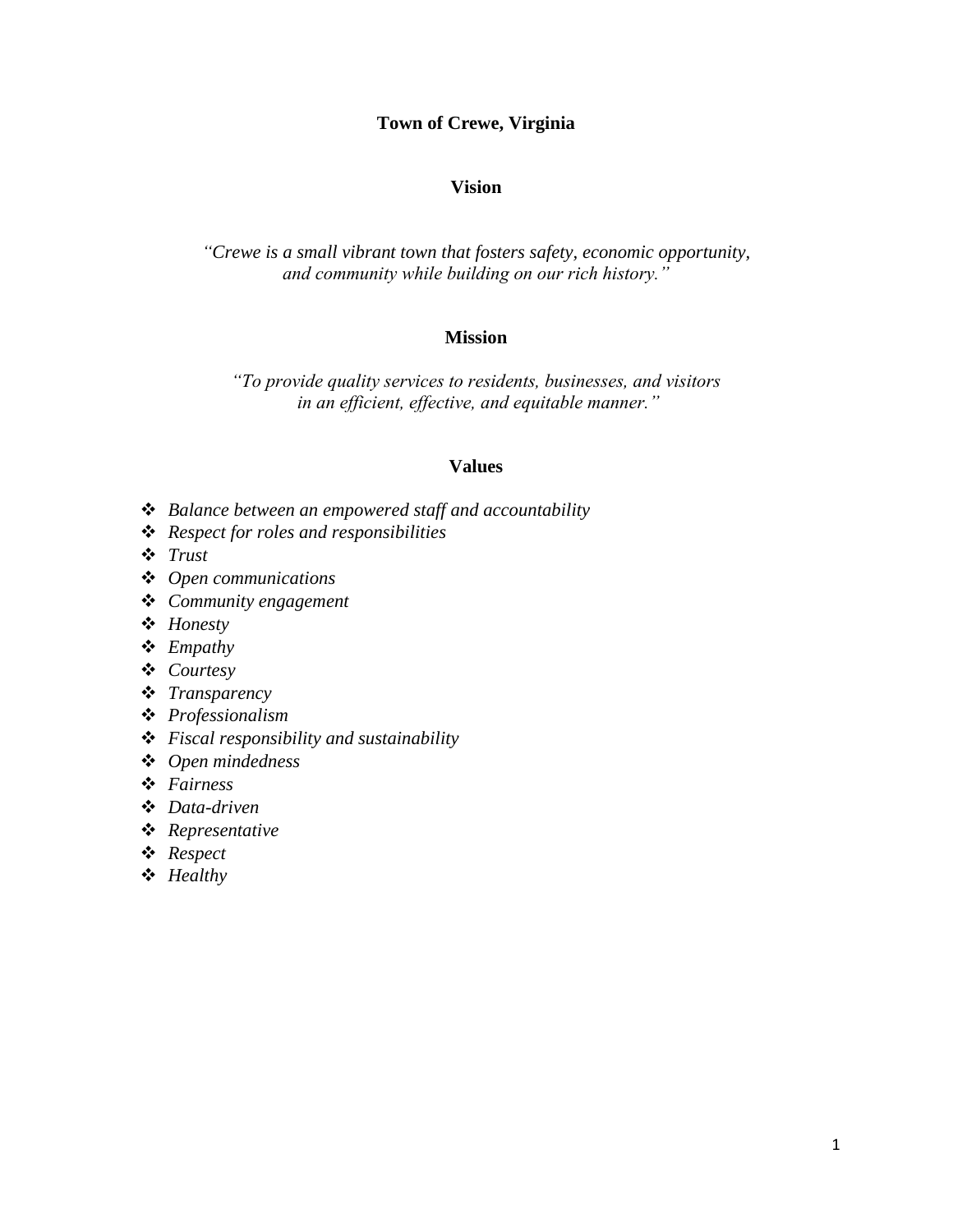# **Town of Crewe 2021 Work Plan**

On-going or Immediate

- Insist on a seat at the table during the study of water supply alternatives for the state facilities (DBHDS, etc.); keep area legislators informed of the process – Town Manager and Town Council
- Continue development of the GIS to include mapping water lines, streets, and sidewalks (Hurt & Proffitt) – Town Manager
- Start a conversation with the Nottoway County Schools about the Town taking ownership of the old school site – Town Manager
- Conduct initial performance evaluation of Town Manager; provide feedback and set goals for the coming year – Town Council
- Take steps to improve the relationship with the VDOT Residency Office Town Manager and Town Council
- Continue current code enforcement efforts to address issues of safety and health, high grass, and derelict vehicles – Town Manager
- Select a firm to assist with review and amendment of the Comprehensive Plan Town Manager with Council approval

For the FY 2022 Budget

- Develop a Capital Improvement Plan (CIP) Town Manager proposal; Town Council adoption
- Propose a staffing plan to address needs and projects Town Manager
- Create a plan for code enforcement and advise Council of needed resources Town Manager
- Establish solid waste services and the community center as cost centers Town Manager proposal; Town Council adoption
- Consider increases in solid waste and sewer fees to cover expenses Town Manager proposal

Within Three to Six Months

- Review and amend the Town Code to better reflect the Council/Manager form of government with a "weak" mayor – Town Manager, Town Attorney, and Town Council
- Establish a policy and process for the annual evaluation of Town staff by May 2021 Town Manager; adoption by Town Council